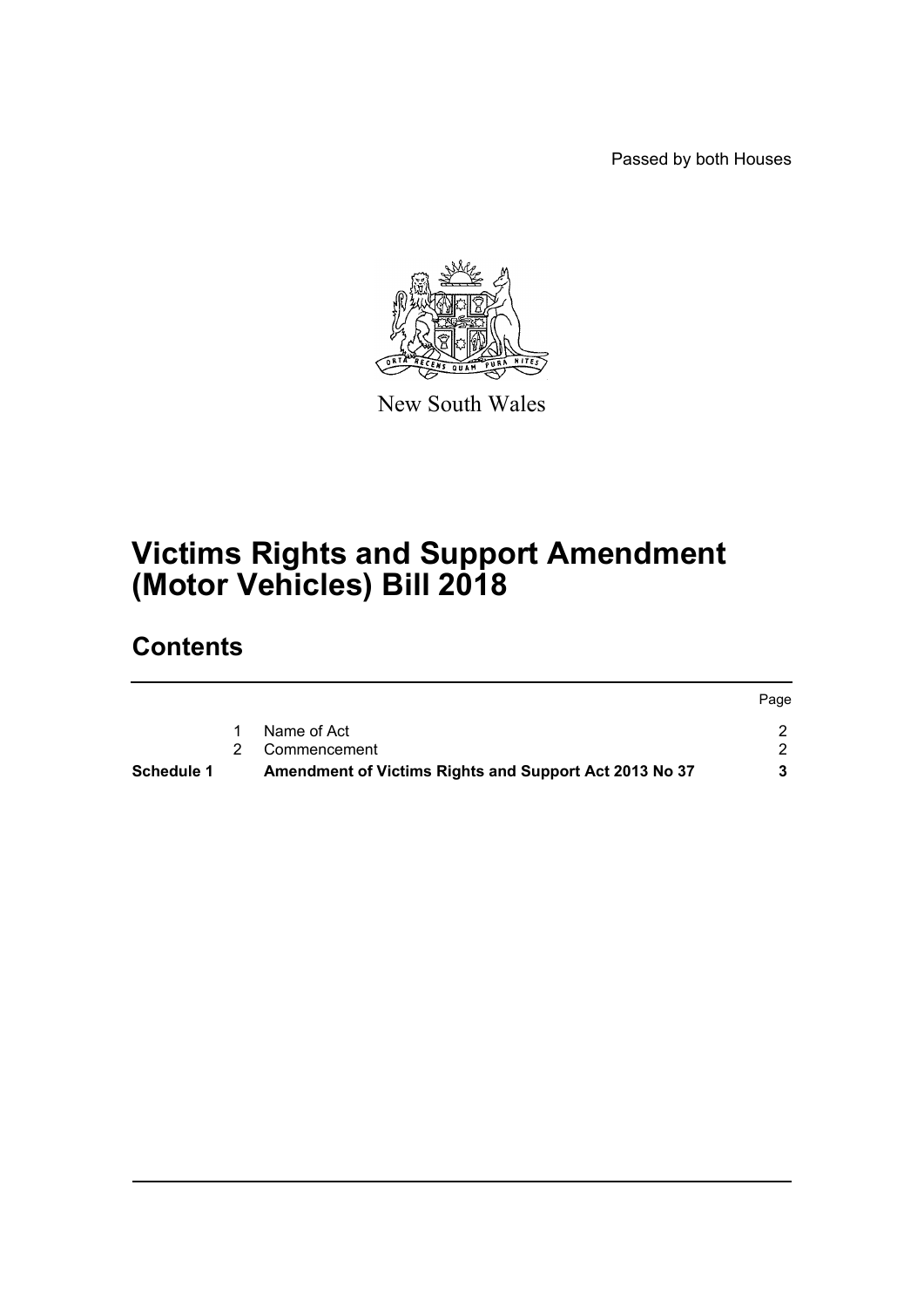*I certify that this public bill, which originated in the Legislative Assembly, has finally passed the Legislative Council and the Legislative Assembly of New South Wales.*

> *Clerk of the Legislative Assembly. Legislative Assembly, Sydney, , 2018*



New South Wales

# **Victims Rights and Support Amendment (Motor Vehicles) Bill 2018**

Act No , 2018

An Act to amend the *Victims Rights and Support Act 2013* to provide for the eligibility of certain persons to make applications for victims support in respect of an act of violence that involved a member of the person's immediate family being intentionally killed by a motor vehicle.

*I have examined this bill and find it to correspond in all respects with the bill as finally passed by both Houses.*

*Assistant Speaker of the Legislative Assembly.*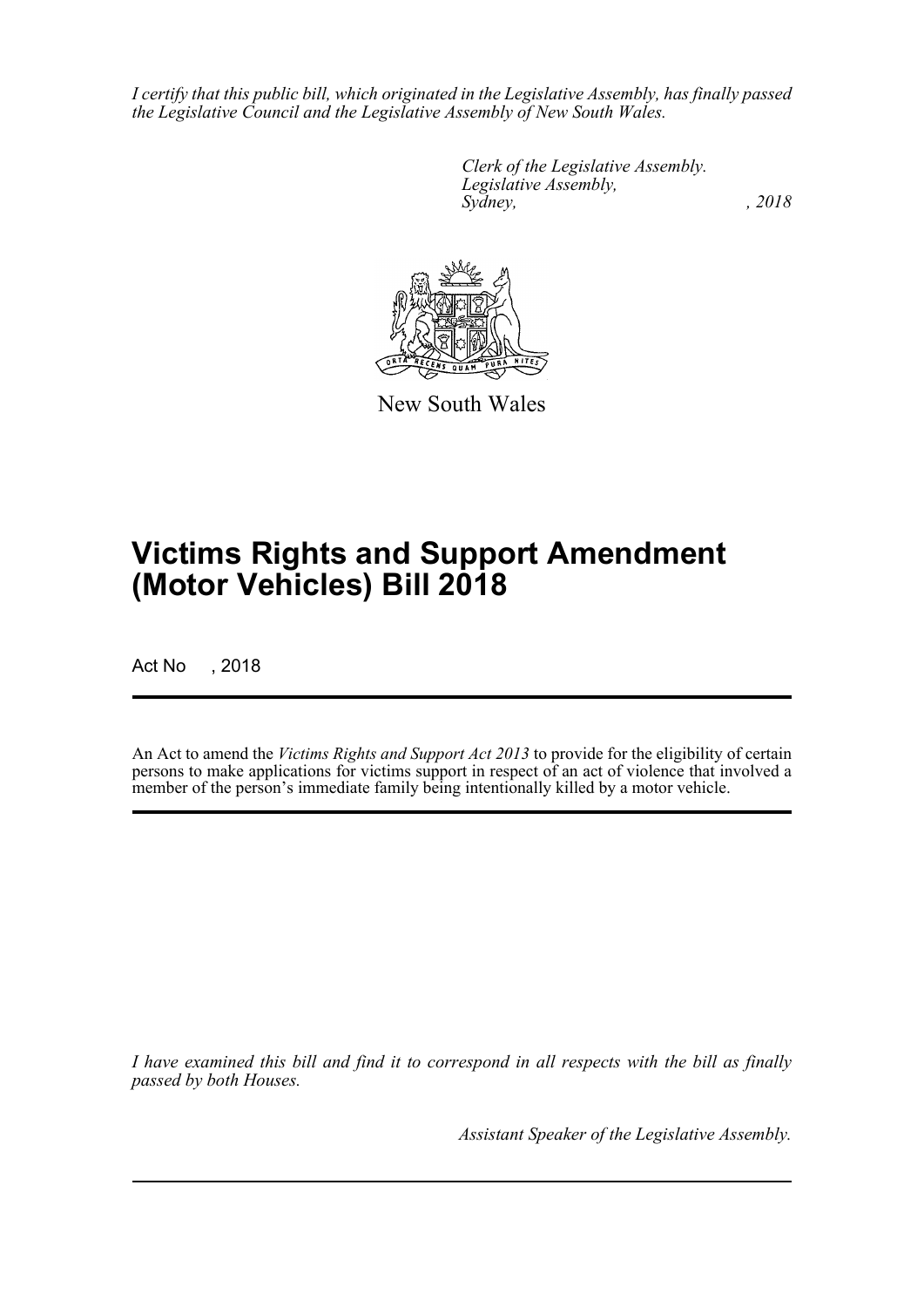## <span id="page-2-0"></span>**The Legislature of New South Wales enacts:**

### **1 Name of Act**

This Act is the *Victims Rights and Support Amendment (Motor Vehicles) Act 2018*.

### <span id="page-2-1"></span>**2 Commencement**

This Act commences on a day or days to be appointed by proclamation.